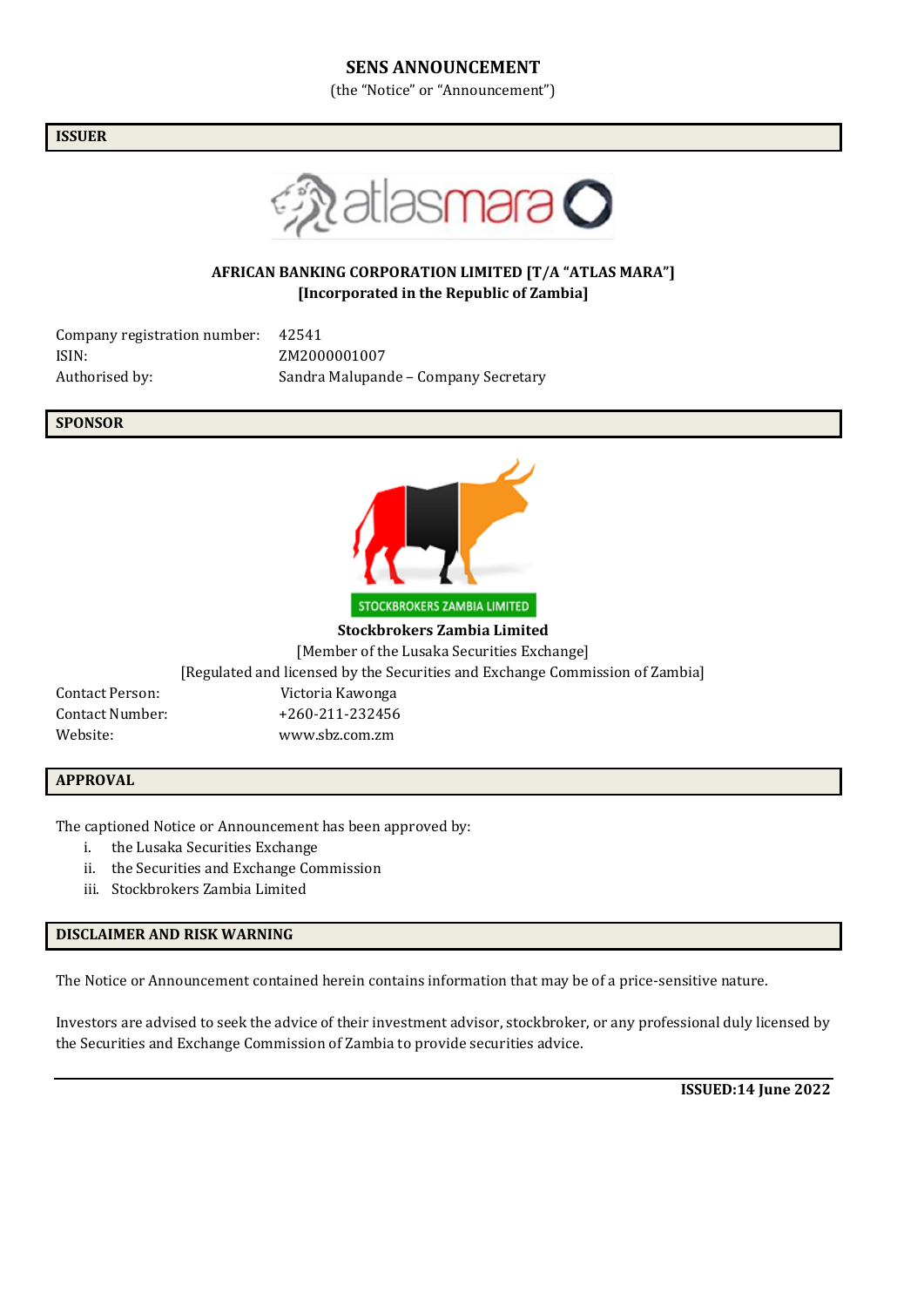

### **AFRICAN BANKING CORPORATION ZAMBIA LIMITED**

[Incorporated in the Republic of Zambia] Company registration number: 42541 ISIN: ZM2000001007

["**Atlas Mara**" or "**the Bank**" or "**the Company**"]

In compliance with the requirements of the Securities Act No. 41 of 2016 of the laws of Zambia and the Listing Rules of the Lusaka Securities Exchange, the Directors of African Banking Corporation Zambia Limited, "Trading as Atlas Mara", are pleased to announce the audited results of the Group for the period ended 31 December 2021.

The Group comprise of the Bank, "African Banking Corporation Zambia Limited" and its subsidiaries: ABC Investment Services Limited and Micro Finance Zambia Limited.

### **CONDENSED CONSOLIDATED STATEMENT OF PROFIT OR LOSS AND OTHER COMPREHENSIVE INCOME**

|                                                      | Group      |            |               | Bank       |            |               |
|------------------------------------------------------|------------|------------|---------------|------------|------------|---------------|
|                                                      | 2021       | 2020       | Change        | 2021       | 2020       | Change        |
|                                                      | K'000      | K'000      | $\frac{0}{0}$ | K'000      | K'000      | $\frac{0}{0}$ |
|                                                      |            |            |               |            |            |               |
| Interest Income                                      | 1,455,459  | 1,081,188  | 35            | 1,465,057  | 967,363    | 51            |
| Interest Expense                                     | (526, 245) | (524, 871) | 0.26          | (526, 245) | (468, 543) | 12            |
| <b>Net Interest Income</b>                           | 929,214    | 556,317    | 67            | 938,812    | 498,820    | 88            |
| Loan impairment charge                               | (148, 806) | (92, 431)  | $-61$         | (148, 806) | (91, 877)  | 62            |
| Net interest income after loan impairment charge     | 780,408    | 463,886    | 68            | 790,006    | 406,943    | 94            |
| Net fee and commission income                        | 606,560    | 489,982    | 24            | 599,482    | 430,807    | 39            |
| <b>Total Operating Income</b>                        | 1,386,968  | 953,868    | 45            | 1,389,488  | 837,750    | 66            |
| <b>Operating expenses</b>                            | (887, 492) | (827, 186) |               | (879, 843) | (755,395)  | 16            |
| Profit/(loss) before taxes and extraordinary items   | 499,476    | 126,682    | 294           | 509,645    | 82,355     | 519           |
| Taxation                                             | (190, 816) | (56, 571)  | 237           | (190, 117) | (35, 137)  | 441           |
| Profit/(loss) after taxes before extraordinary items | 308,660    | 70,111     | 340           | 319,528    | 47,218     | 577           |
| Profit for the period from asset held for sale       | 43,565     |            |               |            |            |               |
| Net profit/(loss) after taxation                     | 352,225    | 70,111     | 402           | 319,528    | 47,218     | 577           |
| Number of shares during the year                     | 416,000    | 416,000    |               | 416,000    | 416,000    |               |
| Profit/(loss) per share (Kwacha)                     | 847        | 169        |               | 768        | 114        |               |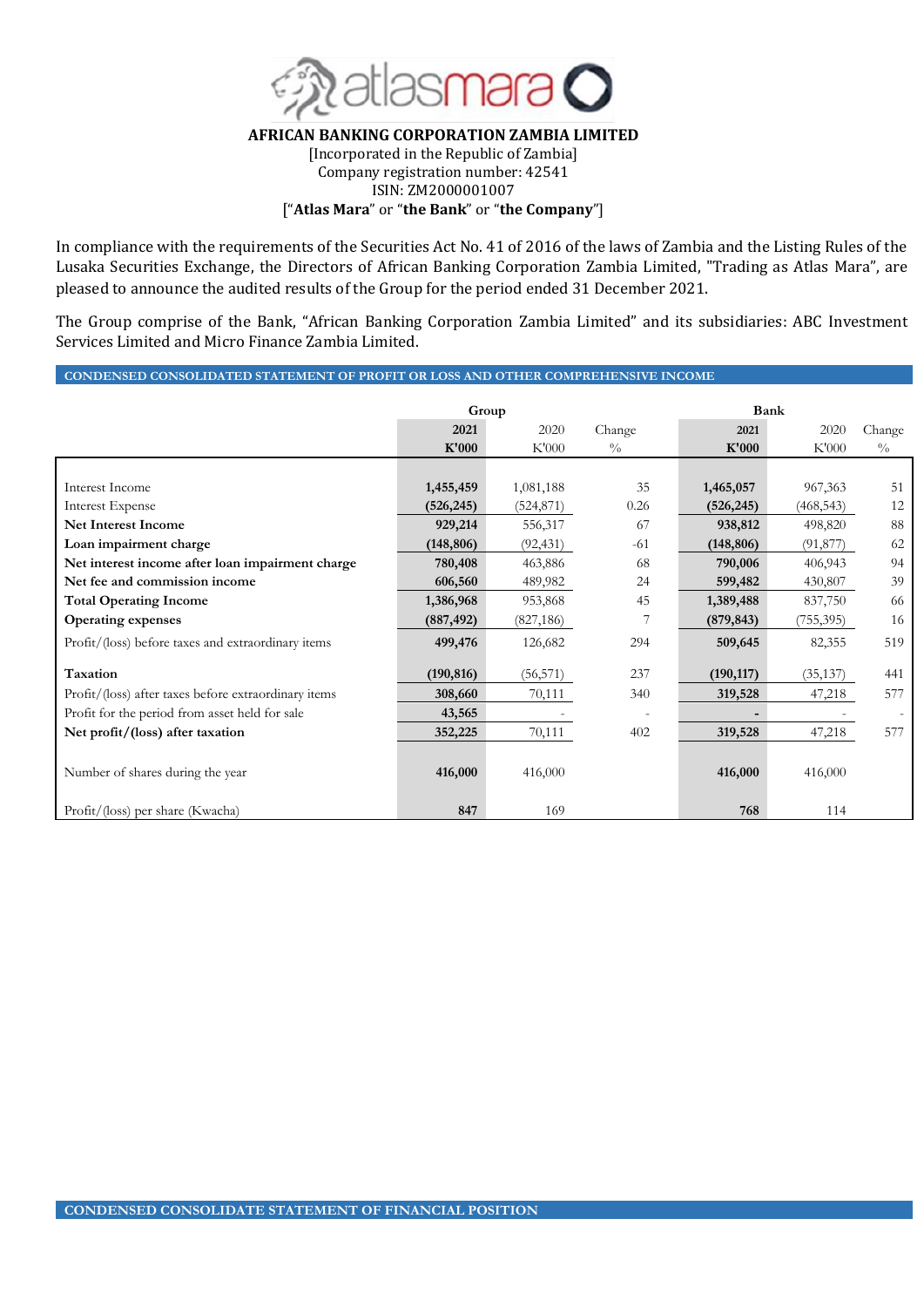| Cash and balances with Bank of Zambia                      | 2,037,565  | 2,172,042  |     | 2,035,978  | 2,158,490  |  |
|------------------------------------------------------------|------------|------------|-----|------------|------------|--|
| Investment securities                                      | 3,088,256  | 1,851,329  | 67  | 3,081,560  | 1,805,759  |  |
| Loans and advances to banks                                | 1,067,011  | 267,969    | 298 | 1,067,011  | 227,452    |  |
| Loans and advances to customers                            | 4,284,845  | 3,799,147  | 13  | 4,327,849  | 3,486,586  |  |
| Property and equipment                                     | 372,074    | 370,444    |     | 371,925    | 360,308    |  |
| Investment property                                        | 34,485     | 34,485     |     | 34,485     | 34,485     |  |
| Intangible assets and goodwill                             | 249,551    | 257,097    |     | 229,409    | 252,745    |  |
| Current tax asset                                          | 107,772    | 109,673    |     | 107,413    | 107,689    |  |
| Deferred tax asset                                         | 102,136    | 178,425    |     | 52,810     | 119,703    |  |
| Investment in subsidiaries                                 |            |            |     | 831        | 51,268     |  |
| Other assets                                               | 1,181,206  | 1,368,686  |     | 1,179,550  | 1,374,365  |  |
| Asset held-for-sale                                        | 56,700     | 56,700     |     | 127,099    | 56,700     |  |
| Assets included in disposal groups classified as held for  |            |            |     |            |            |  |
| sale                                                       | 659,187    |            |     |            |            |  |
| Total assets                                               | 13,240,788 | 10,465,997 |     | 12,615,920 | 10,035,550 |  |
|                                                            |            |            |     |            |            |  |
|                                                            |            |            |     |            |            |  |
| Customer deposits                                          | 6,877,724  | 6,337,548  | 9   | 6,889,942  | 6,175,587  |  |
| Other liabilities                                          | 669,635    | 726,617    |     | 663,780    | 680,797    |  |
| Borrowings                                                 | 3,602,072  | 2,231,401  |     | 3,602,072  | 2,107,365  |  |
| Deposits from banks                                        | 388,486    | 295,874    |     | 388,486    | 295,874    |  |
| Current tax liability                                      |            | 1,246      |     |            |            |  |
| Deferred tax liability                                     | 49,199     | 56,178     |     |            |            |  |
| Liabilities included in disposal groups classified as held |            |            |     |            |            |  |
| for sale                                                   | 508,129    |            |     |            |            |  |
| <b>Total liabilities</b>                                   | 12,095,245 | 9,648,864  |     | 11,544,280 | 9,259,623  |  |
| Tier II Capital                                            | 40,448     | 64,263     |     | 40,448     | 64,263     |  |
|                                                            |            |            |     |            |            |  |
| Shareholders' equity                                       | 1,105,095  | 752,870    |     | 1,031,192  | 711,664    |  |
|                                                            |            |            |     |            |            |  |
| Total liabilities and equity                               | 13,240,788 | 10,465,997 |     | 12,615,920 | 10,035,550 |  |
|                                                            |            |            |     |            |            |  |

# **CONDENSED STATEMENT OF CASH FLOW**

| Cash flows from operating activities           | (332, 629)  | (210,310) | (372, 986)    | (198, 753) |  |
|------------------------------------------------|-------------|-----------|---------------|------------|--|
| Changes in operating assets and liabilities    | 854,546     | 573,236   | 879,019       | 613,294    |  |
| Cash flows from investing activities           | (1,358,299) | (477,985) | (1, 413, 969) | (431,991)  |  |
| Cash flows from financing activities           | 1,500,947   | 1,064,705 | 1,624,983     | 941,834    |  |
| Net increase in cash and cash equivalents      | 664,565     | 949,646   | 717,047       | 924,384    |  |
| Cash and cash equivalents at beginning of year | 2,440,011   | 1,490,365 | 2,385,942     | 1,461,558  |  |
| cash and cash equivalents at end of period     | 3, 104, 576 | 2,440,011 | 3,102,989     | 2,385,942  |  |
|                                                |             |           |               |            |  |

## **CONDENSED STATEMENT OF CHANGES IN EQUITY**

| Balance at the beginning of the year                    | 752,870   | 682,759 | 711,664   | 664,446 |  |
|---------------------------------------------------------|-----------|---------|-----------|---------|--|
| Adjustment on initial application of IFRS 9, net of tax |           |         |           |         |  |
| Other comprehensive income                              |           |         |           |         |  |
|                                                         |           |         |           |         |  |
| $Profit/$ (loss) for the period                         | 352,225   | 70,111  | 319,528   | 47,218  |  |
| Balance at of the period                                | 1,105,095 | 752,870 | 1,031,192 | 711,664 |  |